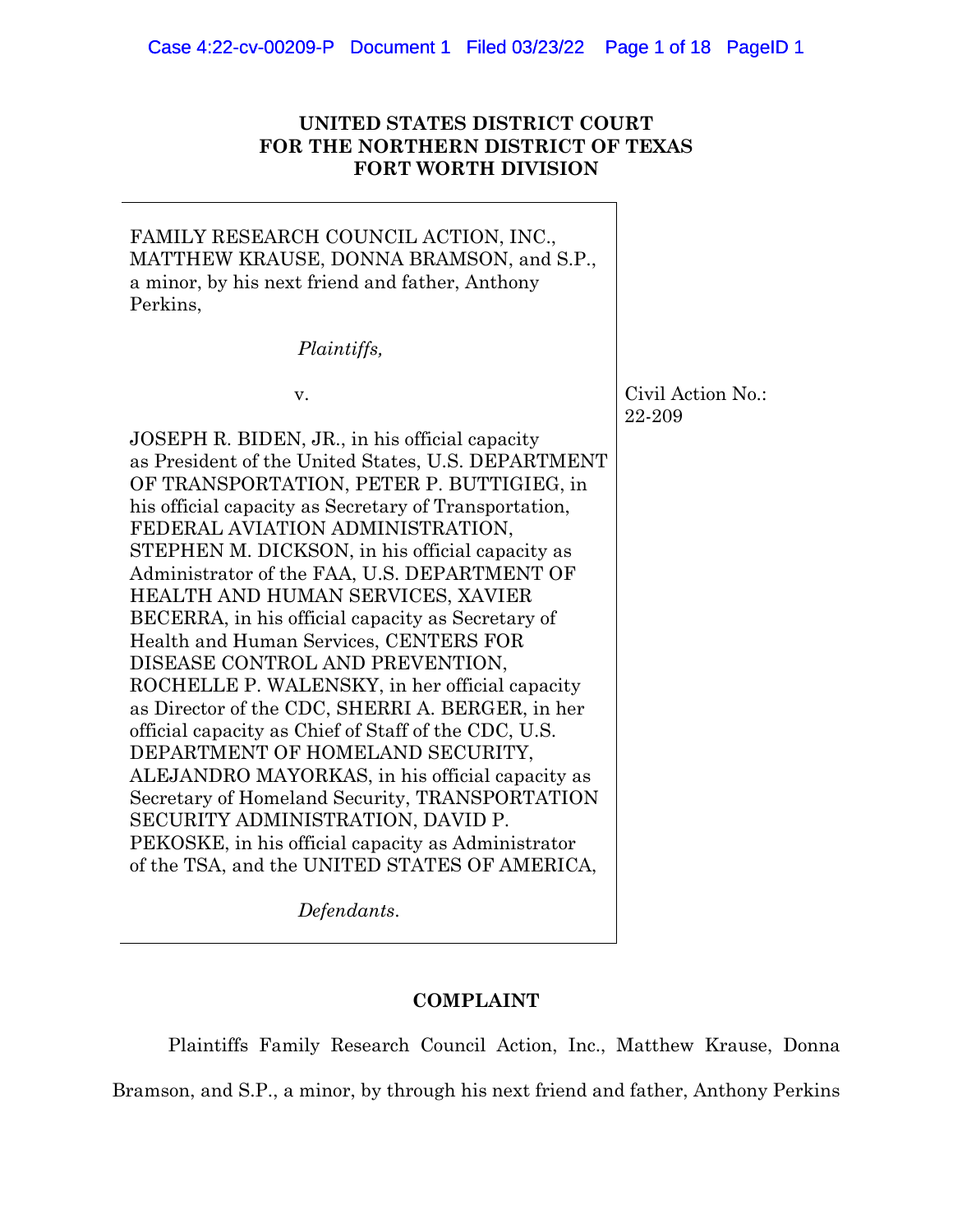#### Case 4:22-cv-00209-P Document 1 Filed 03/23/22 Page 2 of 18 PageID 2

(collectively "Plaintiffs"), by and through the undersigned attorneys, complain as follows against Defendants Joseph R. Biden, Jr., President of the United States; the U.S. Department of Transportation and its Secretary, Peter P. Buttigieg; the Federal Aviation Administration and its Administrator, Stephen M. Dickson; the U.S. Department of Health and Human Services and its Secretary, Xavier Becerra; the Centers for Disease Control and Prevention and its Director, Rochelle P. Walensky, and its Chief of Staff, Sherri A. Berger; the U.S. Department of Homeland Security and its Secretary, Alejandro Mayorkas; the Transportation Security Administration and its Administrator, David P. Pekoske; and the United States of America (collectively "Defendants").

### **INTRODUCTION**

1. President Biden issued Executive Order 13998 the day after he was inaugurated as President of the United States, in which he directed the U.S. Departments of Transportation, Health and Human Services, and Homeland Security, as well as their components the Federal Aviation Administration, Centers for Disease Control and Prevention, and Transportation Security Administration, respectively, to continue mandating the wearing of masks on commercial airlines in the United States to stop the spread of COVID-19. Those agencies and their components complied with those orders, giving rise to the policy mandate Plaintiffs challenge in this action.

2. The Administrative Procedure Act requires that a district court must vacate and set aside agency actions that are arbitrary and capricious. That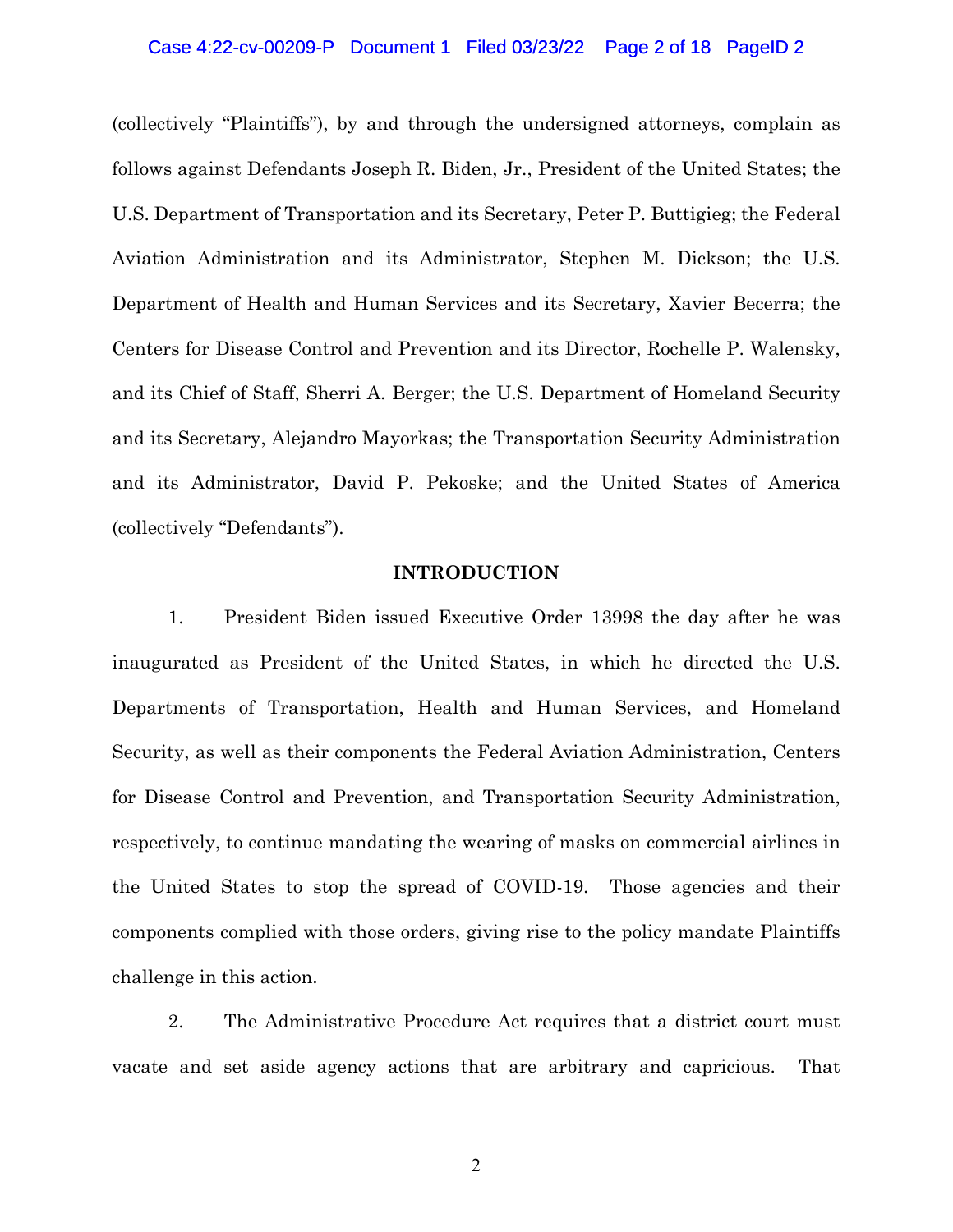#### Case 4:22-cv-00209-P Document 1 Filed 03/23/22 Page 3 of 18 PageID 3

requirement imposes a standard that is typically easily met, because as a general matter an agency engages in reasoned decisionmaking based on substantial evidence. Yet the science does not support the FAA's, CDC's, and TSA's mask mandate on airplanes. The science shows no significant link between the wearing masks and slowing the spread of COVID-19, and separately shows that the air passengers breathe on a commercial airline is among the cleanest and safest of any environment on earth. Furthermore, growing scientific literature documents the harms resulting from the wearing of masks, especially on children. The mask mandate is accordingly arbitrary and capricious.

3. More than that, however, the Mask Mandate was scheduled to expire on March 18, 2022. However, Defendants have extended the Mask Mandate at least until April 18, 2022, and left open the possibility of additional extensions. These actions of maintaining and extending the Mask Mandate is arbitrary and capricious, and accordingly must be vacated immediately.

### **PARTIES**

4. Plaintiff Family Research Council Action, Inc., (FRC Action) is a 501(c)(4) nonpartisan, nonprofit organization incorporated and headquartered in Washington, D.C. FRC Action has over 1,400 members who reside in Texas, including members who reside in the Fort Worth Division of the Northern District of Texas.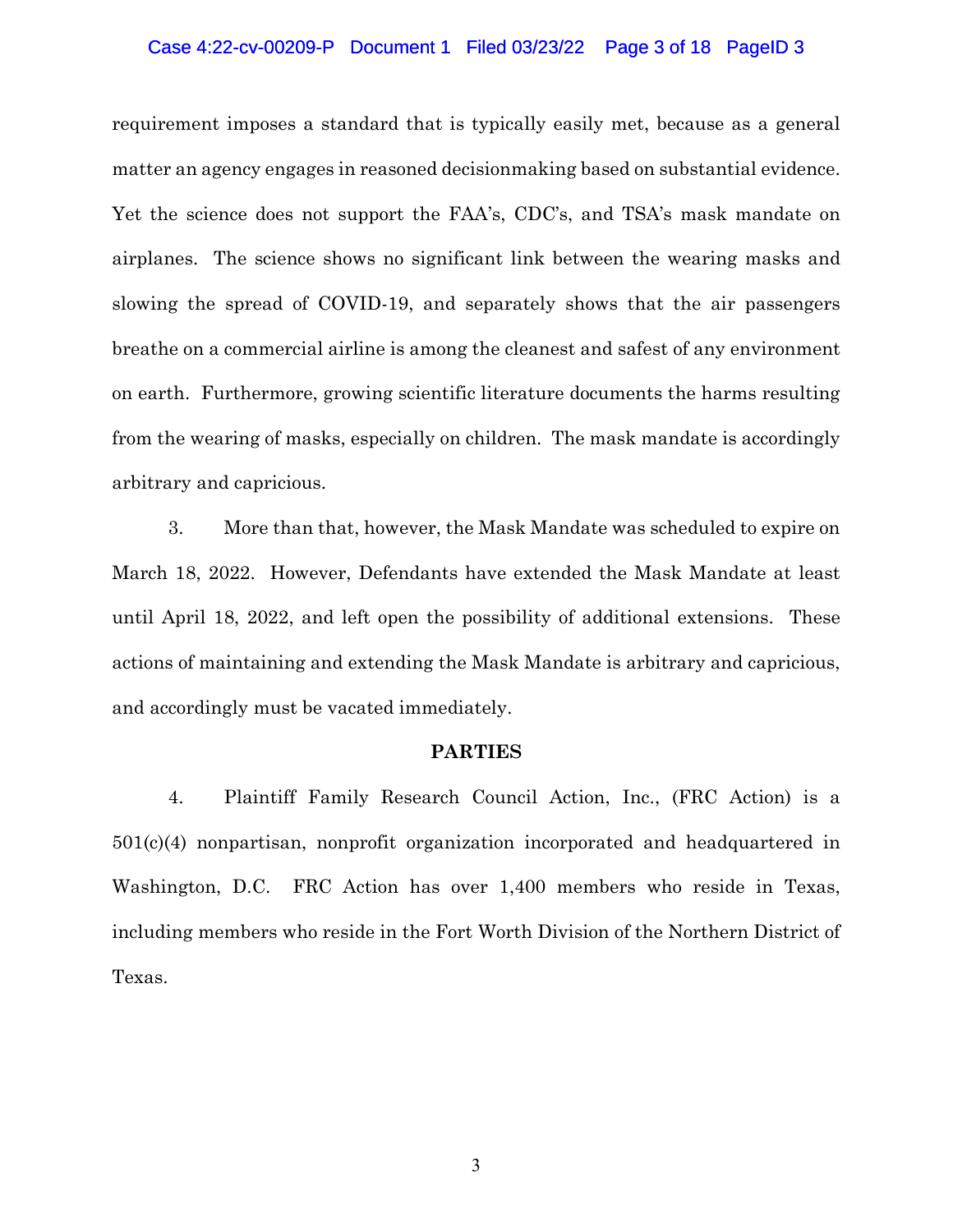#### Case 4:22-cv-00209-P Document 1 Filed 03/23/22 Page 4 of 18 PageID 4

5. Plaintiff Matthew Krause serves in the Texas House of Representatives from the 93d District. He is a U.S. citizen and a resident of Tarrant County. As such, he resides in the Fort Worth Division of the Northern District of Texas.

6. Plaintiff Donna Bramson is a U.S. citizen and a resident of Tarrant County. As such, she resides in the Fort Worth Division of the Northern District of Texas.

7. Plaintiff S.P. is a minor child. S.P. is a U.S. citizen who resides in Louisiana. He is participating in this litigation through his next friend and father, Anthony Perkins.

8. Defendant Joseph R. Biden, Jr., is the President of the United States of America, and issued the Executive Order (EO) giving rise to the mask mandate. He is sued in his official capacity only.

9. The U.S. Department of Transportation (DOT) is an agency of the United States Government and is partially responsible for implementing the mask mandate.

10. Peter P. Buttigieg is the Secretary of DOT, and is sued in his official capacity only.

11. The Federal Aviation Administration (FAA) is an agency of the United States Government, and the component of DOT principally responsible for implementing the mask mandate EO for that Department.

12. Stephen M. Dickson is the Administrator of the FAA, and is sued in his official capacity only.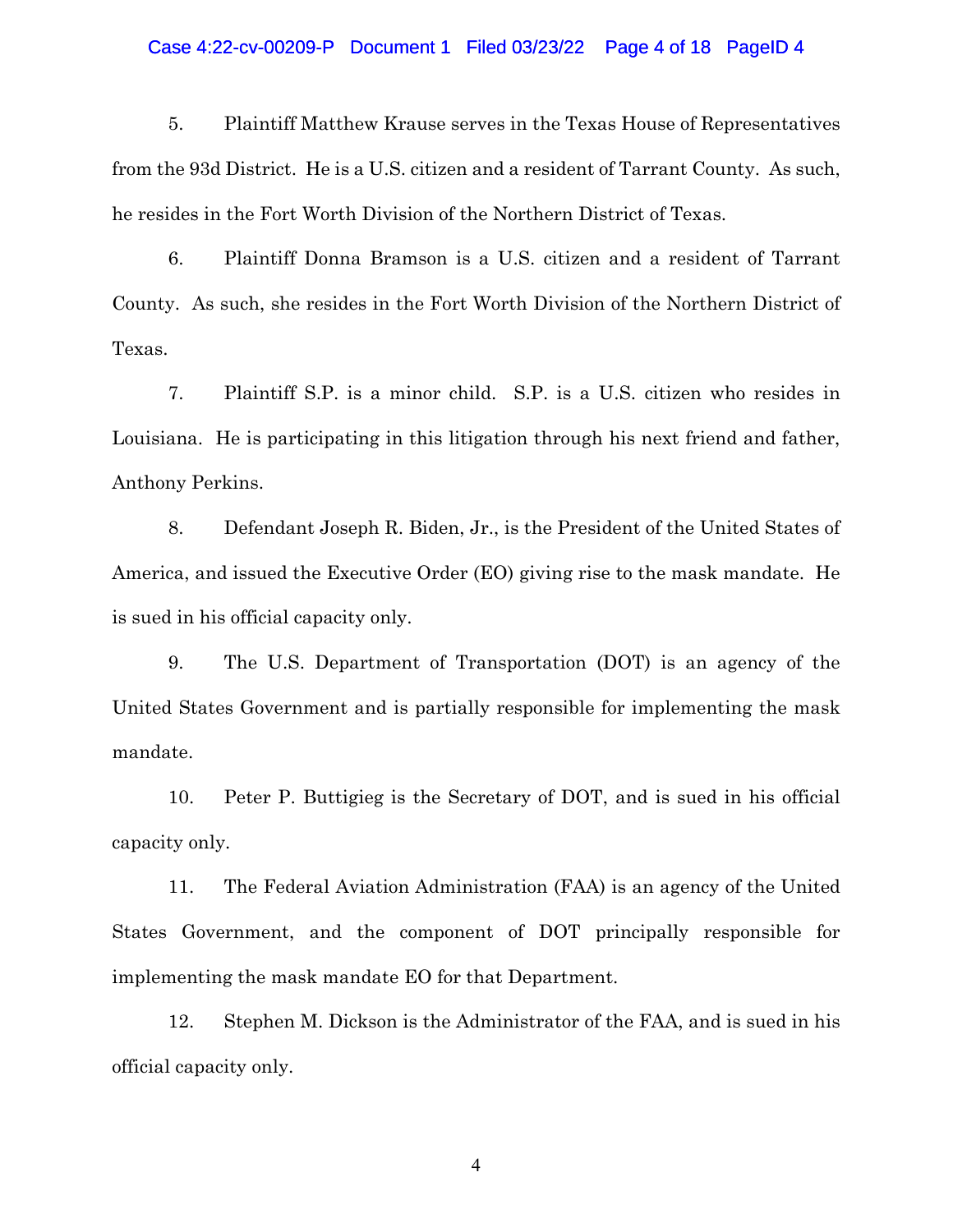### Case 4:22-cv-00209-P Document 1 Filed 03/23/22 Page 5 of 18 PageID 5

13. The U.S. Department of Health and Human Services (HHS) is an agency of the United States Government and is partially responsible for implementing the mask mandate.

14. Xavier Becerra is Secretary of HHS, and is sued in his official capacity only.

15. The Centers for Disease Control and Prevention (CDC) is an agency of the United States Government, and the component of HHS principally responsible for implementing the mask mandate EO for that Department.

16. Rochelle P. Walensky is Director of the CDC, and is sued in her official capacity only.

17. Sherri A. Berger is Chief of Staff of the CDC, and issued that agency's mask mandate. She is sued in her official capacity only.

18. The U.S. Department of Homeland Security (DHS) is an agency of the United States Government and is partially responsible for implementing the mask mandate.

19. Alejandro Mayorkas is Secretary of DHS, and is sued in his official capacity only.

20. The Transportation Security Administration (TSA) is an agency of the United States Government, and the component of DHS principally responsible for implementing the mask mandate EO for that Department.

21. David P. Pekoske is the Administrator of the TSA, and is sued in his official capacity only.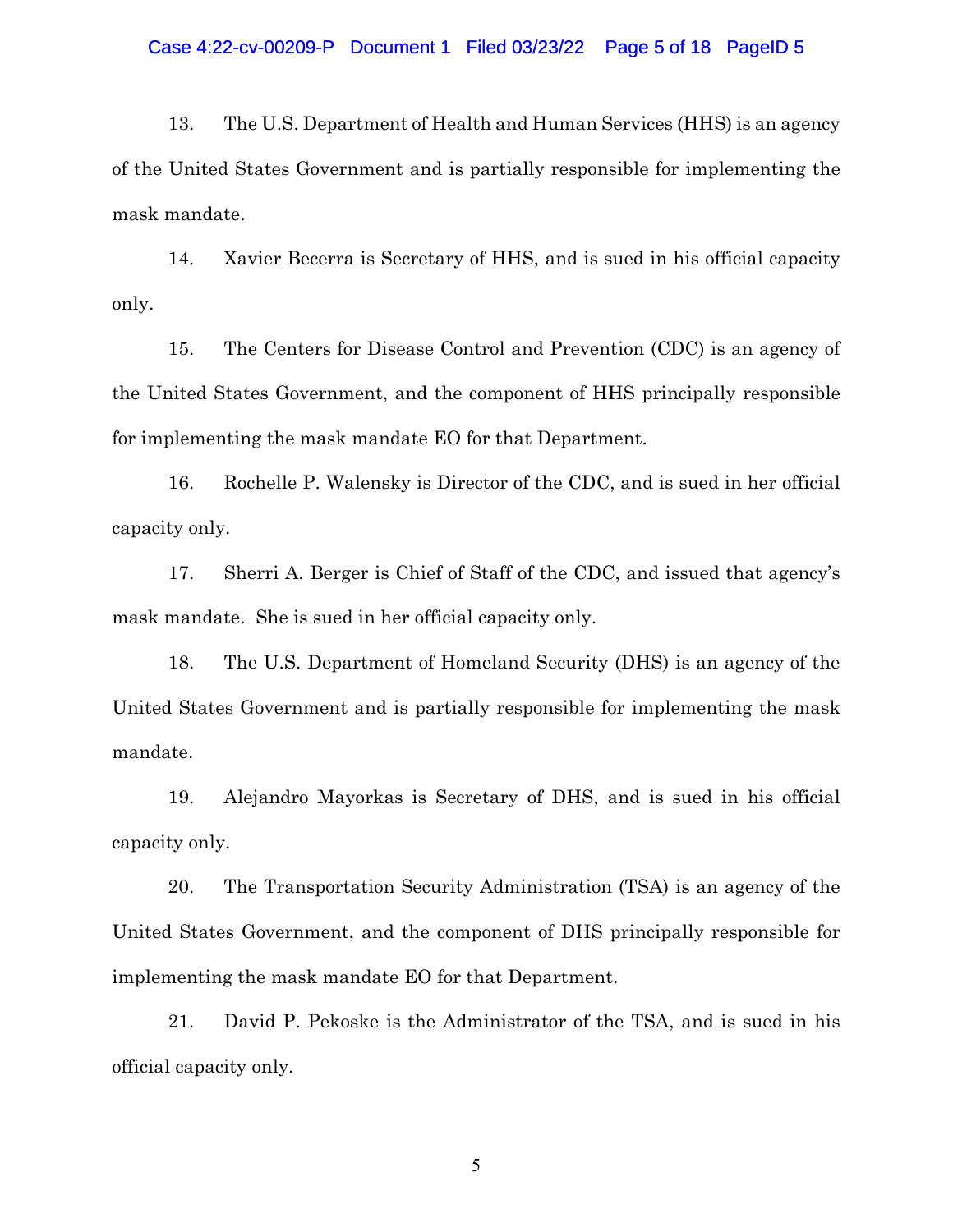#### Case 4:22-cv-00209-P Document 1 Filed 03/23/22 Page 6 of 18 PageID 6

22. The United States of America refers to the Departments and agencies of the United States Government in its Executive Branch. It includes here all other federal agencies and officers named in Executive Order 13998 or implicated in its implementation, including, but not limited to, the Secretary of Labor, the Federal Transit Administration, and the COVID-19 Response Coordinator. All such officials are sued in their official capacities only.

## **JURISDICTION AND VENUE**

23. This Court has subject-matter jurisdiction over this case pursuant to 28 U.S.C. § 1331 because this case raises federal questions under the laws of the United States, and 28 U.S.C. § 1346(a)(2) because Plaintiffs sue the United States, its agencies and officers, for violating an Act of Congress. Plaintiffs have a cause of action pursuant to 5 U.S.C. §§ 702 and 706 because the Plaintiffs are aggrieved by the Mask Mandate complained of herein, a mandate comprised of final agency actions as defined by 5 U.S.C. § 704, regarding which there is no other adequate remedy in court, and for which Plaintiffs seek judicial review.

24. Plaintiffs' claims for declaratory and injunctive relief seek remedies under 28 U.S.C. §§ 2201–02.

25. Venue is appropriate in this judicial district and division under 5 U.S.C. § 703, under 28 U.S.C. § 1391(e)(1)(B) because the Defendants are agencies of the United States or officers thereof acting their official capacities and a substantial part of the events complained of herein occurred in this district and division, as well as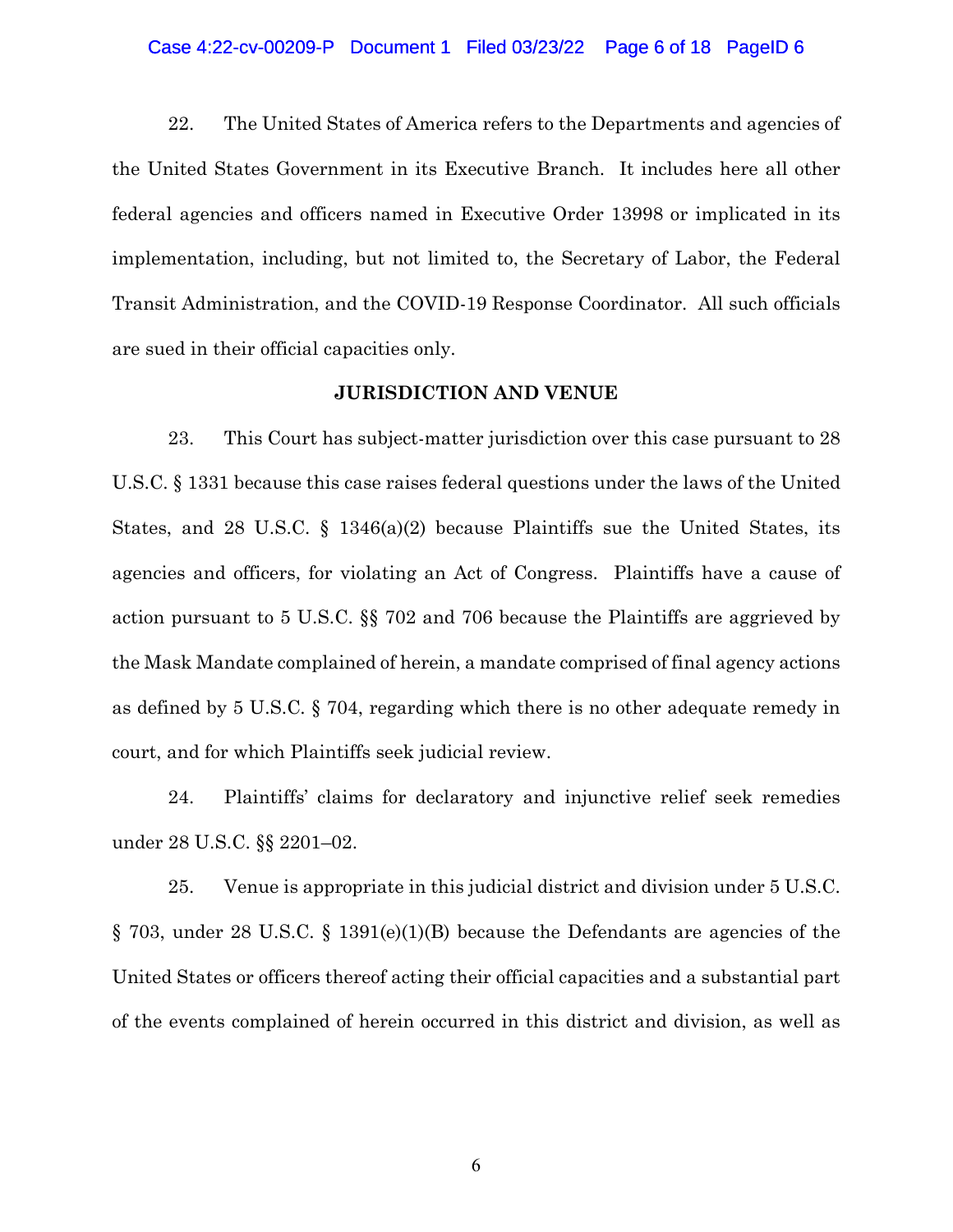under 28 U.S.C. § 1391(e)(1)(C) because two of the Plaintiffs reside in this district and division.

### **FACTUAL ALLEGATIONS**

26. On January 21, 2021, President Biden issued Executive Order 13998, ordering the agencies named as co-defendants here to issue renewed Mask Mandates on commercial airlines and in airports. Exec. Order 13998, *Promoting COVID-19 Safety in Domestic and International Travel*, 86 Fed. Reg. 7205 (Jan. 26, 2021). The EO directs HHS (including CDC), DOT (including FAA), DHS (including TSA), and other agencies to mandate wearing masks in, *inter alia*, airports and commercial aircraft. *Id.* § 2(a).

27. On January 27, 2021, Acting Secretary of Homeland Security David P. Pekoske—who is now the TSA Administrator—determined that a national emergency existed regarded COVID-19, and that consequently masks must be mandated in various forms of public transportation, including commercial aircraft and airports. *Determination of a National Emergency Requiring Actions to Protect the Safety of Americans Using and Employed by the Transportation System*, 86 Fed. Reg. 8217 (Feb. 4, 2021). The Acting Secretary invoked his statutory authorities under 49 U.S.C. §§ 106(m) and 114(f), (g), (l), and (m) to direct TSA to implement the EO. *Id.* at 8218–19.

28. On January 29, 2021, CDC issued a Notice and Order, *Requirement for Persons to Wear Masks While on Conveyances and at Transportation Hubs*, 86 Fed. Reg. 8025 (Feb. 3, 2021) ("CDC Order"). CDC invoked its authority under 42 U.S.C.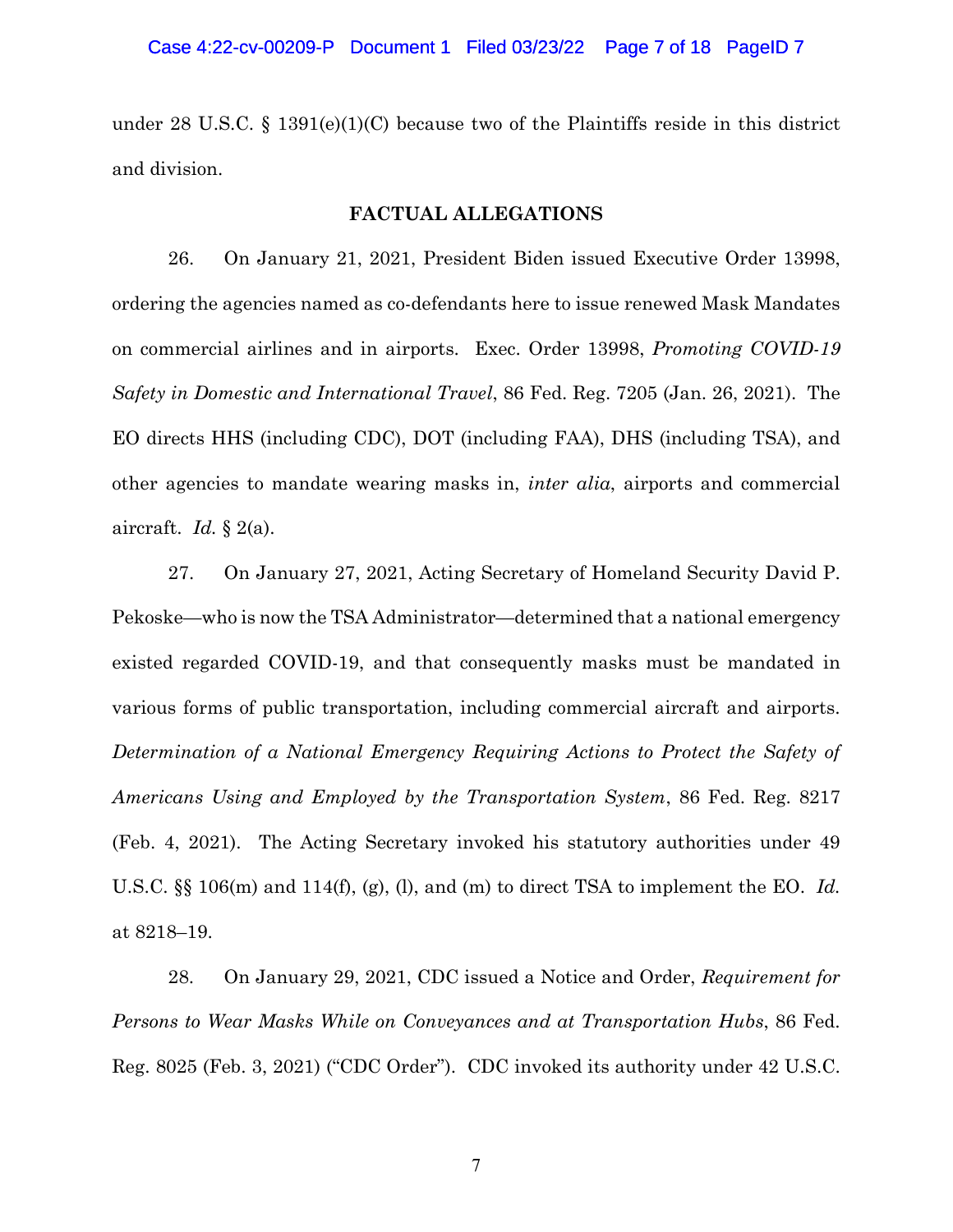#### Case 4:22-cv-00209-P Document 1 Filed 03/23/22 Page 8 of 18 PageID 8

 $\S 264(a)$  and 42 C.F.R.  $\S 70.2$ , 71.31(b), and 71.32(b), requiring the wearing of masks on airplanes and in airports. *Id.* at 8026, 8029.

29. The CDC Order invokes 42 U.S.C. § 264(a) as its statutory authority. That provision empowers CDC—in the place of the Surgeon General, with the approval of the Secretary of HHS—to "make and enforce such regulations as in his judgment are necessary to prevent the introduction, transmission, or spread of communicable diseases …." *Id.*

30. The CDC Order explains that it shall be interpreted and implemented "to achieve the following objectives: Preservation of human life; Maintaining a safe and secure operating transportation system; Mitigating the further introduction, transmission, and spread of COVID-19 …; and Supporting response efforts to COVID-19 at the Federal, state, local, territorial, and tribal levels." 86 Fed. Reg. at 8027.

31. The CDC Order includes exemptions. It specifies that it does not apply during certain events, such as while a person is eating or drinking, when a person speaking with someone who is hearing-impaired, or when an authorized person is seeking to confirm one's identity during a photo identification check. *Id.* It also exempts certain categories of person, such as children under the age of two. *Id.*

32. The CDC Order continues, "Masks help prevent people who have COVID-19, including those who are pre-symptomatic or asymptomatic, from spreading the virus to others." *Id.* at 8028. It also asserts, "Appropriately worn masks reduce the spread of COVID-19—particularly given the evidence of pre-symptomatic and asymptomatic transmission of COVID-19." *Id.* at 8028. Consequently, CDC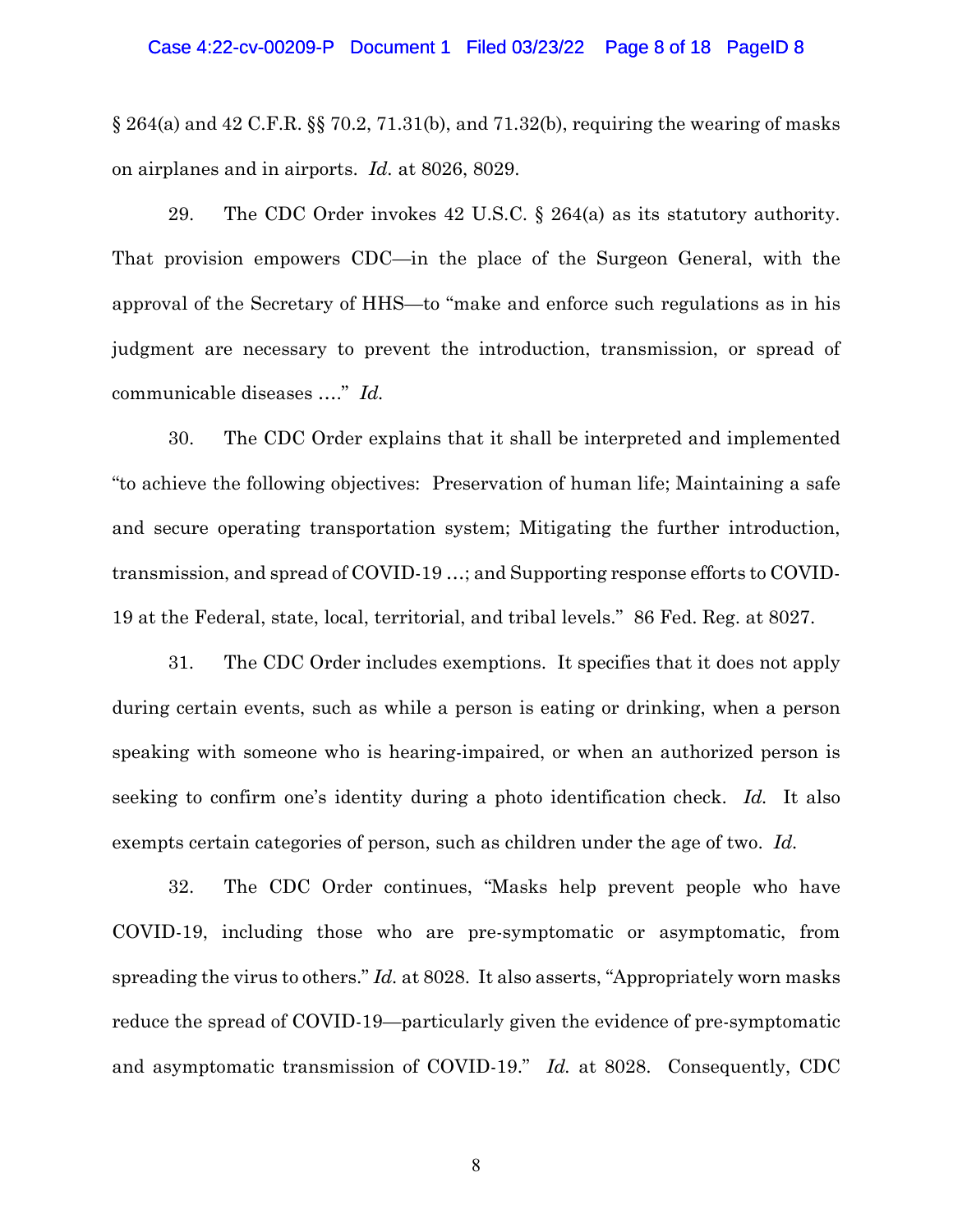#### Case 4:22-cv-00209-P Document 1 Filed 03/23/22 Page 9 of 18 PageID 9

claims "that the mask-wearing requirements in this Order are reasonably necessary to prevent the further introduction, transmission, or spread of COVID-19." *Id.* at 8029.

33. The CDC Order does not include consideration of individuals who have previously contracted COVID-19, which generates antibodies that confer "natural immunity." It does not discuss how much less risk such individuals are from COVID-19, or explain why such individuals need to wear a mask to stop the spread of COVID-19.

34. The CDC Order cites to various sources assuring readers that wearing masks slows the spread of COVID-19, but does not provide scientific evidence demonstrating these supposed benefits.

35. The CDC Order remains in effect until further action by the Secretary of HHS. *Id.* at 8026.

36. The TSA issues Security Directives for airplanes and airports, as authorized by 49 U.S.C. §§ 114 and 44903, and issued in accordance with the provisions of 49 C.F.R. § 1542.303, and Emergency Amendments authorized by 49 U.S.C. §§ 114 and 44902, and issued in accordance with the provisions of 49 C.F.R. § 1546.105(d).

37. The latest TSA mask mandate prior to the extension at issue here is SD 1542-21-01C and EA 1546-21-01C, which was set to expire March 18, 2022. But TSA announced it was extending this requirement through April 18, 2022, with no assurance that the mandate will expire at that time. *Statement regarding face mask*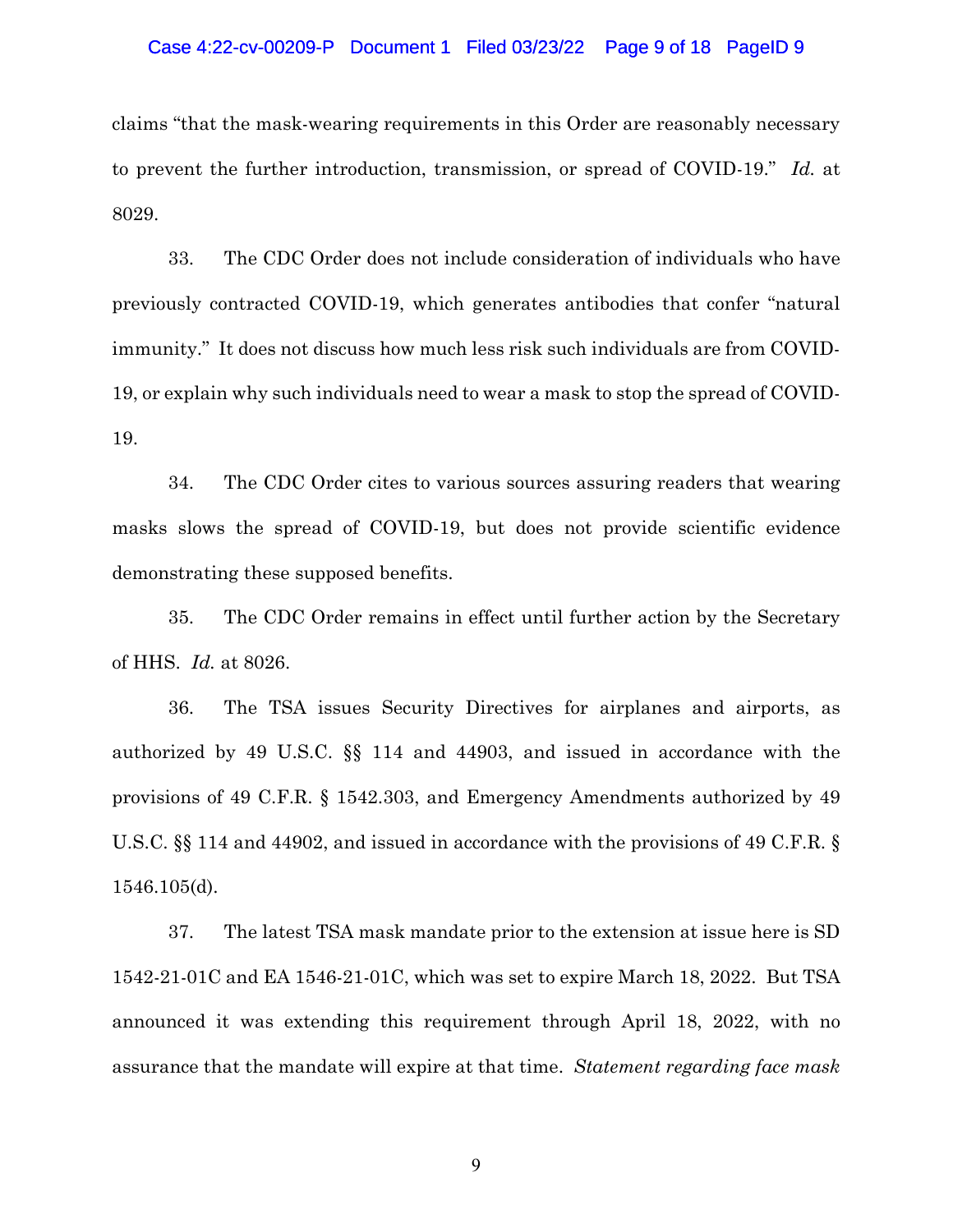#### Case 4:22-cv-00209-P Document 1 Filed 03/23/22 Page 10 of 18 PageID 10

*use on public transportation*, TSA (Mar. 10, 2022), [https://www.tsa.gov/news/press/statements/2022/03/10/statement-regarding-face](https://www.tsa.gov/news/press/statements/2022/03/10/statement-regarding-face-mask-use-public-transportation)[mask-use-public-transportation.](https://www.tsa.gov/news/press/statements/2022/03/10/statement-regarding-face-mask-use-public-transportation) TSA explained, "During that time, CDC will work with government agencies to help inform a revised policy framework for when, and under what circumstances, masks should be required in the public transportation corridor. This revised framework will be based on the COVID-19 community levels, risks of new variants, national data, and the latest science." *Id.* The mandate now in effect is presumptively codified as SD 1542-21-01D and EA 1546-21-01D. The TSA's mandate covers airport operators, aircraft crewmembers, and aircraft passengers.

38. DOT has mirrored this language from TSA, announcing, "During this time, [CDC] will work with [DOT] regarding when and under what circumstances masks should be required for public transportation in the future. Any changes will be based on the COVID-19 community levels, risks of new variants, national data, and the latest science." *Federal Mask Requirement for Transit*, FED. TRANSIT ADMIN., [https://www.transit.dot.gov/TransitMaskUp.](https://www.transit.dot.gov/TransitMaskUp) DOT has incorporated CDC's masking determinations into the Federal Transit Administration's Master Agreement. *See* Fed. Transit Admin., Dep't of Transp., FTA MA(28) § 49 (Feb. 9, 2021), [https://www.transit.dot.gov/sites/fta.dot.gov/files/2021-02/FTA-Master-Agreement](https://www.transit.dot.gov/sites/fta.dot.gov/files/2021-02/FTA-Master-Agreement-v28-2021-02-09.pdf)[v28-2021-02-09.pdf.](https://www.transit.dot.gov/sites/fta.dot.gov/files/2021-02/FTA-Master-Agreement-v28-2021-02-09.pdf)

39. As a component agency of DOT, FAA likewise continues to enforce a mask mandate both in airports and on airplanes. *See FAA Statement on Wearing*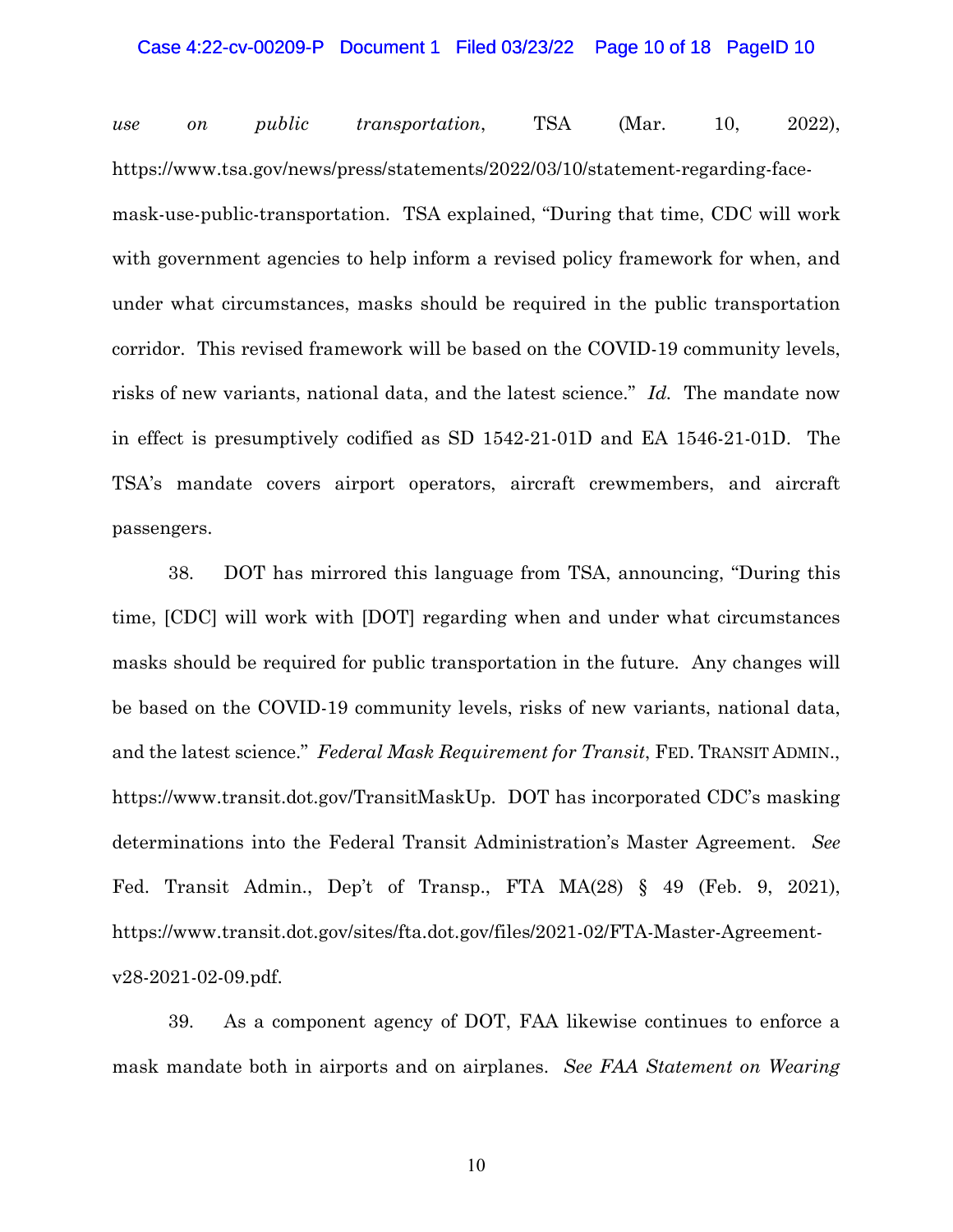*Masks in Airports and On Planes*, FAA (May 14, 2021), [https://www.faa.gov/newsroom/faa-statement-wearing-masks-airports-and-planes.](https://www.faa.gov/newsroom/faa-statement-wearing-masks-airports-and-planes)

40. Dallas Fort Worth International Airport ("DFW") is located in the City of Fort Worth, which is in Tarrant County, in the State of Texas.

41. Representative Krause resides in Haslet, which is in Tarrant County, Texas. As a resident of Tarrant County, he generally travels through DFW Airport.

42. The Mask Mandate requires Representative Krause to wear a mask on commercial aircraft.

43. Ever since Defendants imposed the Mask Mandate, each time Representative Krause has flown on a commercial airplane, he was required to wear a face mask on each one.

44. But for the Mask Mandate, Representative Krause would not wear a mask when flying on an airplane.

45. Representative Krause is currently booked for flights through DFW on April 13, April 14, and April 16 of 2022, and plans to also travel by air through DFW in June 2022 and later in the year.

46. Mr. Anthony ("Tony") Perkins is President of both the Family Research Council as its political action affiliate, FRC Action (both described below). As such, he travels extensively across the United States.

47. The Mask Mandate requires Mr. Perkins to wear a mask on commercial aircraft.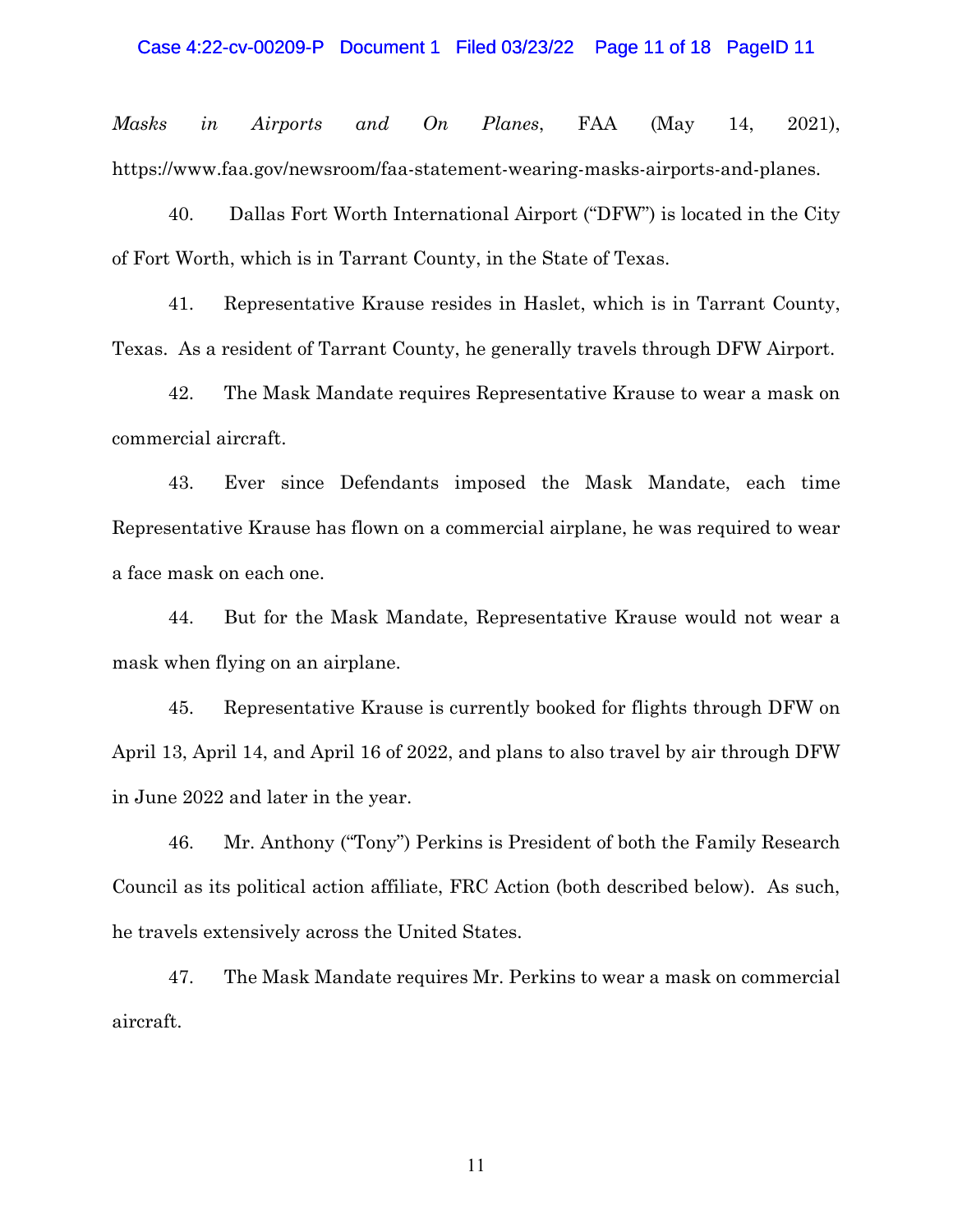#### Case 4:22-cv-00209-P Document 1 Filed 03/23/22 Page 12 of 18 PageID 12

48. Mr. Perkins has flown on numerous flights on commercial airplanes since Defendants imposed the Mask Mandate, and was required to wear a face mask on each one.

49. But for the Mask Mandate, Mr. Perkins would not wear a mask when flying on an airplane.

50. Mr. Perkins is scheduled to travel by air during April 2022, and subsequent months in 2022, including flights through DFW.

51. S.P. is the minor son of Mr. Perkins. S.P. sometimes travels with his father. When he has travelled by commercial air in 2022, S.P. has worn a mask as required on each flight.

52. The Mask Mandate requires S.P. to wear a mask on commercial aircraft because, although he is a minor, he is over the age of two.

53. But for the Mask Mandate, S.P. would not wear a mask when flying on an airplane.

54. S.P. is currently scheduled to be on flights in April prior to April 18.

55. Donna Bramson is a member of FRC Action, is scheduled to fly on commercial airplanes on April 6, April 12, and April 14, 2022, and plans to travel on additional flights during 2022.

56. The Mask Mandate requires Mrs. Bramson to wear a mask on commercial aircraft.

57. But for the Mask Mandate, Mrs. Bramson would not wear a mask when flying on an airplane.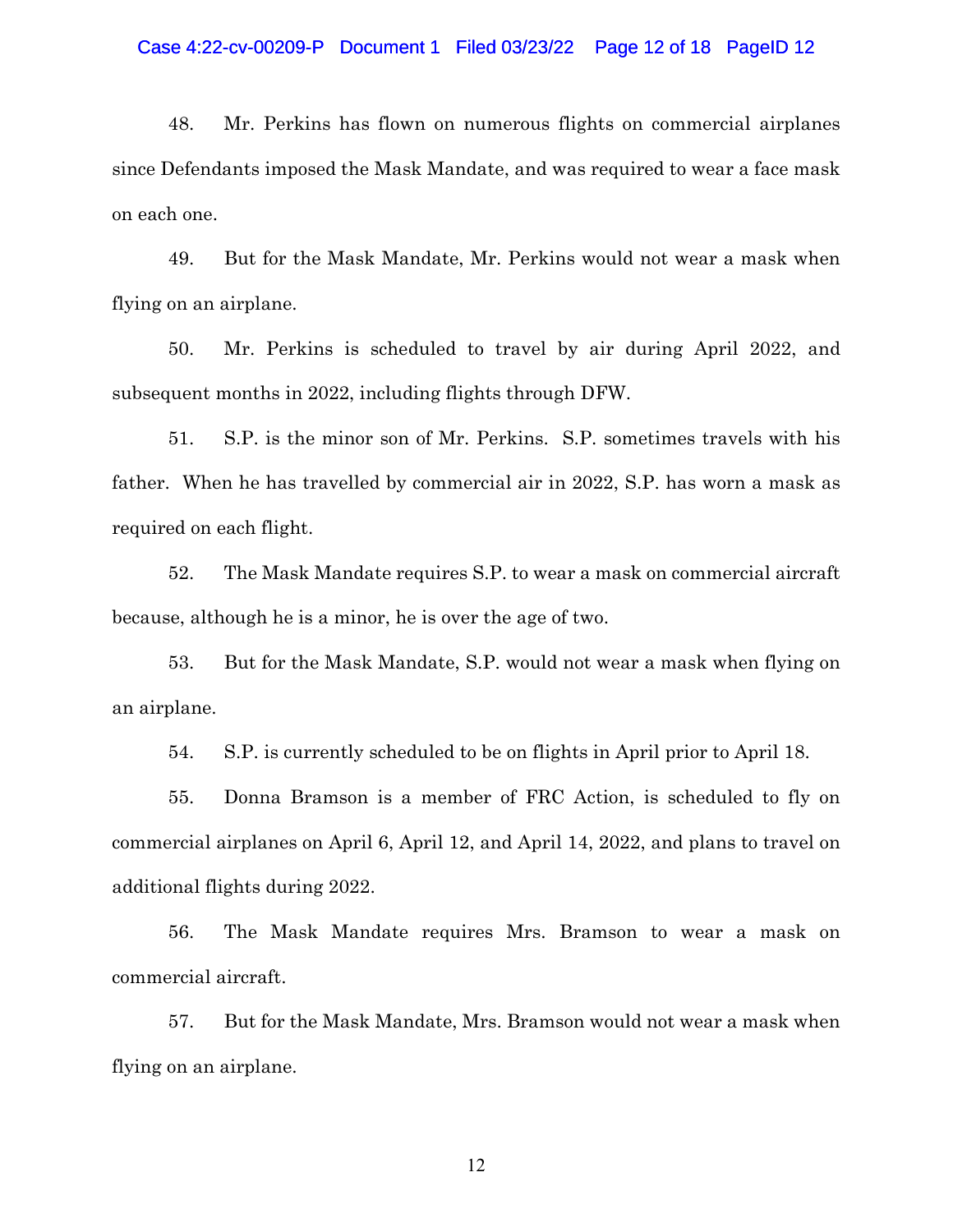#### Case 4:22-cv-00209-P Document 1 Filed 03/23/22 Page 13 of 18 PageID 13

58. The Family Research Council (FRC) is a nonpartisan, nonprofit 501(c)(3) organization incorporated in Washington, D.C., where its corporate offices are located. FRC's mission is to advance faith, family, and freedom in public policy and the culture from a biblical worldview. As part of that mission, FRC opposes government overreach and illegal government mandates such as the Mask Mandate. As relevant here, J. Kenneth Blackwell is FRC's Senior Fellow for Human Rights and Constitutional Governance, and his portfolio includes opposing the Mask Mandate as an illegal overreach by the Federal Government.

59. FRC Action is the political action affiliate of FRC, organized under 501(c)(4) of the Internal Revenue Code. FRC Action advocates for legislation and regulations that advance the mission of FRC, including opposition to the Mask Mandate. As of March 21, 2022, FRC Action currently has 26,163 members. This includes 1,493 members in the State of Texas. Representative Krause and Mrs. Bramson are two such members of FRC Action who reside in the Fort Worth Division of the Northern District of Texas.

60. Many FRC Action members travel on commercial airplanes, and there is no reason to doubt whether they comply with the Mask Mandate. Representative Krause and Mrs. Bramson are two such members who act in accordance with the Mask Mandate.

61. But for the Mask Mandate, many FRC Action members would not wear a mask when flying on an airplane. Representative Krause and Mrs. Bramson are two such members.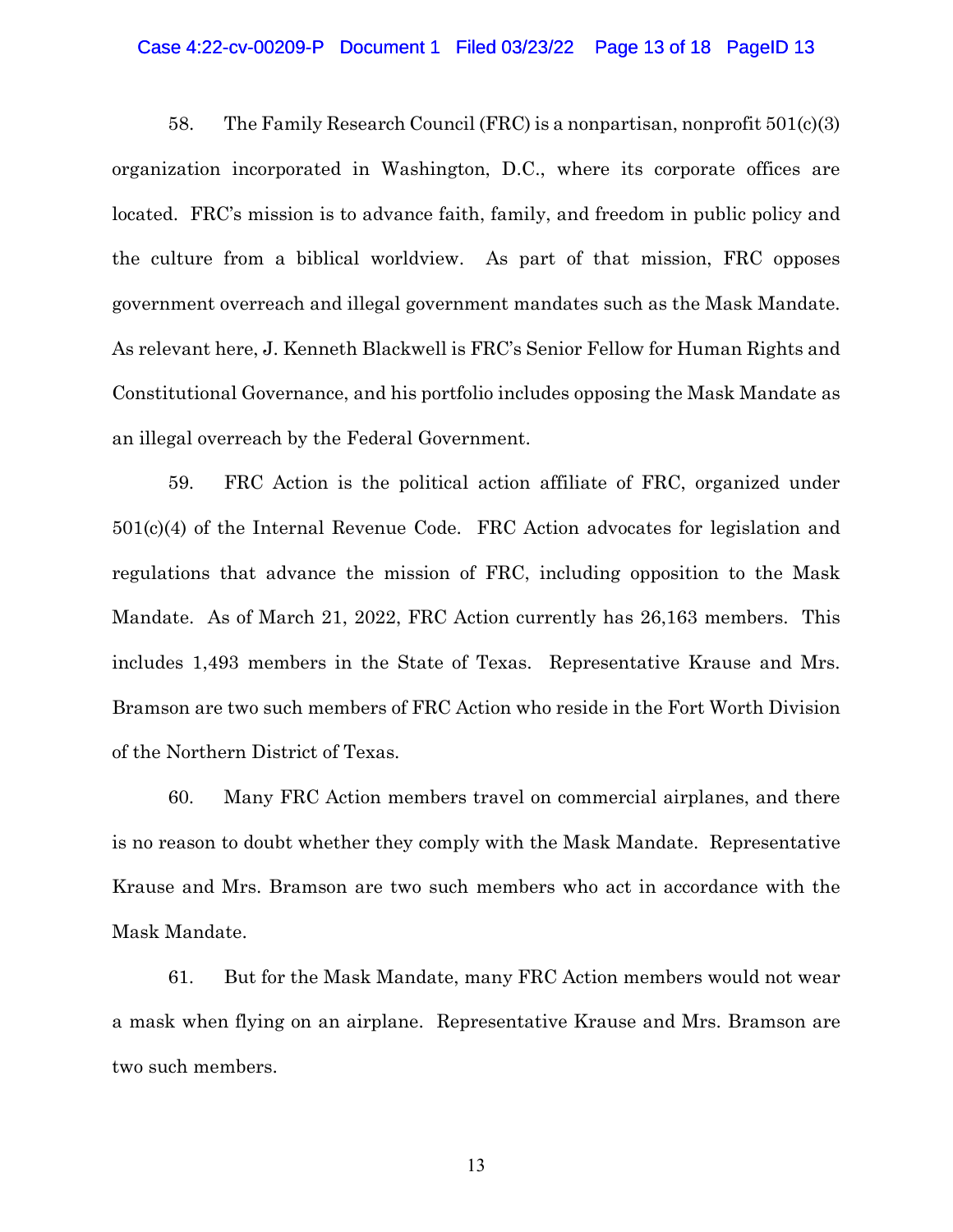#### Case 4:22-cv-00209-P Document 1 Filed 03/23/22 Page 14 of 18 PageID 14

62. As researchers have now had ample opportunity to test the effectiveness of wearing masks as part of combating the spread of COVID-19, studies show that masks are actually ineffective, particularly the cloth masks and surgical masks commonly worn. Sam Raskin, *Study finds N95 masks more effective than surgical, cloth coverings against COVID-19*, N.Y. POST (Aug. 22, 2021) (discussing study), [https://nypost.com/2021/08/22/study-finds-n95-masks-more-effective-than-surgical](https://nypost.com/2021/08/22/study-finds-n95-masks-more-effective-than-surgical-cloth-masks/)[cloth-masks/.](https://nypost.com/2021/08/22/study-finds-n95-masks-more-effective-than-surgical-cloth-masks/) Given that wearing cloth or surgical masks satisfy the Mask Mandate, it is not effective at stopping COVID-19 in airports or on airplanes.

63. The Mask Mandate is harmful to children. Forcing children to wear masks comes with a variety of health risks: skin issues, carbon dioxide in the blood, anxiety and depression, which outweighs the mild benefits for children. *See* Marty Makary & H. Cody Meissner, *The Case Against Masks for Children*, WALL ST. J. (Aug. 8, 2021), [https://www.wsj.com/articles/masks-children-parenting-schools-mandates](https://www.wsj.com/articles/masks-children-parenting-schools-mandates-covid-19-coronavirus-pandemic-biden-administration-cdc-11628432716)[covid-19-coronavirus-pandemic-biden-administration-cdc-11628432716.](https://www.wsj.com/articles/masks-children-parenting-schools-mandates-covid-19-coronavirus-pandemic-biden-administration-cdc-11628432716)

64. Some of the data regarding children does not specify whether the harm to children is specifically due to the wearing of masks, but is relevant to assessing the potential impact of the Mask Mandate.

65. For example, comparing Virginia school students in middle and high school in the 2019–2020 school year versus the 2020–2021 school year, lowperforming students saw "an explosion of C's, D's, and F's," with the number "earning F's in at least two classes jumped by 83 percent" in the fall 2020 semester. Hannah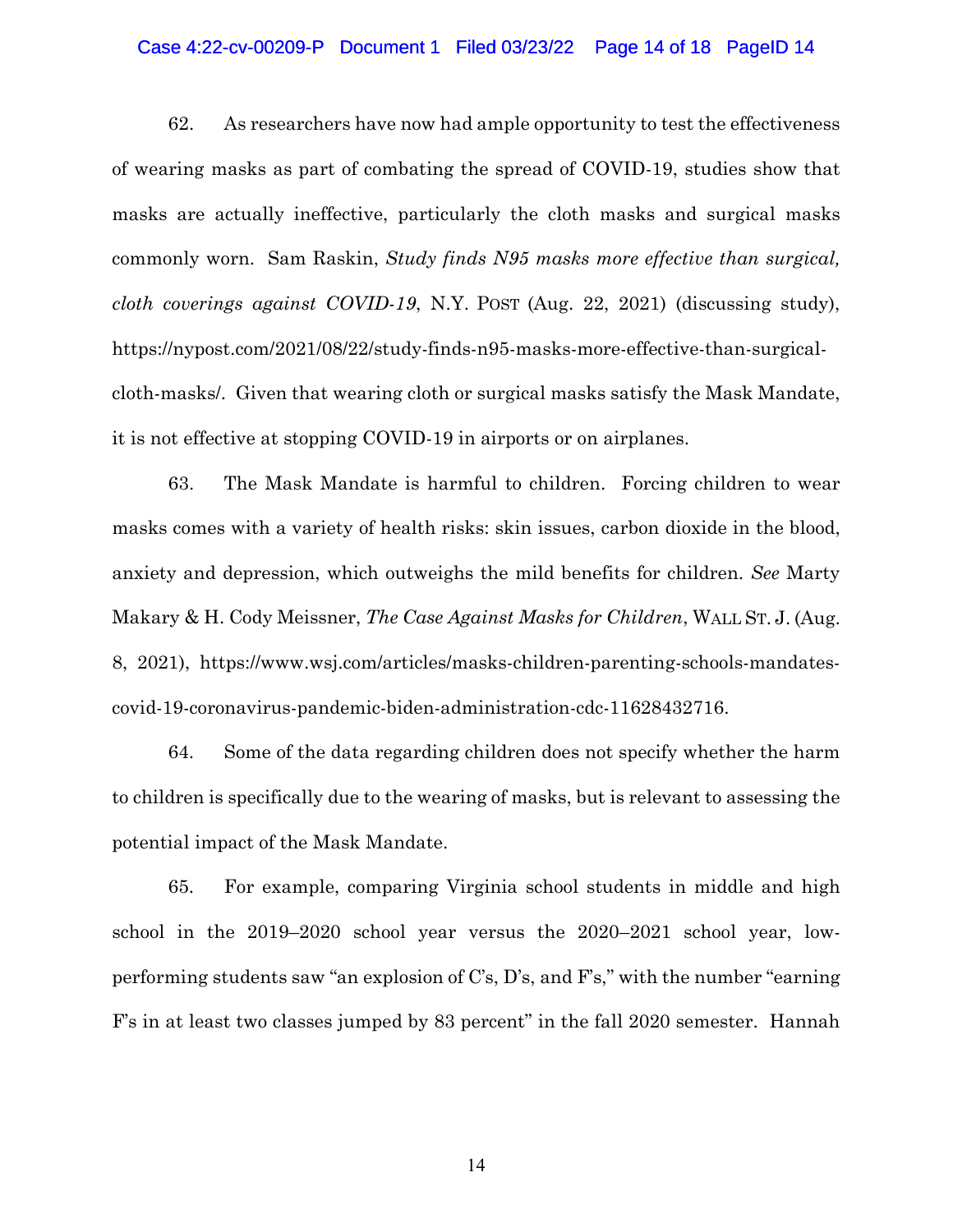### Case 4:22-cv-00209-P Document 1 Filed 03/23/22 Page 15 of 18 PageID 15

Natanson, *Failing grades spike in Virginia's largest school system as online earning gap emerges nationwide*, WASH. POST (Nov. 24, 2020).

66. These harms appear more pronounced the younger the children are. In the analysis referenced above, the "percentage of middle-schoolers receiving at least two F's quadrupled, while the percentage of high-schoolers scoring at least two F's increased by 50 percent." *Id.*

67. Planes are a very low-risk environment for contracting or spreading COVID-19. According to a survey of epidemiologists, planes are safer than bars, theaters, gyms, and restaurants. *See Full Results: COVID-19 Survey of Epidemiologists on Reopening Risks and Data Quality*, CIVIC METER (2020), [https://civicmeter.com/full-results-covid-19-survey-of-epidemiologists-on-reopening](https://civicmeter.com/full-results-covid-19-survey-of-epidemiologists-on-reopening-risks-and-data-quality/)[risks-and-data-quality/.](https://civicmeter.com/full-results-covid-19-survey-of-epidemiologists-on-reopening-risks-and-data-quality/) As a consequence, regarding COVID-19, an airplane is "one of the most secure conditions you can be in." Sophie Bushwick, et al., *Evaluating COVID Risk on Planes, Trains and Automobiles*, SCI. AM. (Nov. 19, 2020), [https://www.scientificamerican.com/article/evaluating-covid-risk-on-planes-trains](https://www.scientificamerican.com/article/evaluating-covid-risk-on-planes-trains-and-automobiles2/)[and-automobiles2/](https://www.scientificamerican.com/article/evaluating-covid-risk-on-planes-trains-and-automobiles2/) (quoting Sebastian Hoehl from the Institute for Medical Virology at Goethe University).

# **COUNT I Administrative Procedure Act, 5 U.S.C. § 706(2)(A) Arbitrary and Capricious**

68. Plaintiffs restate the foregoing paragraphs as if set forth fully herein.

69. A district court must "hold unlawful and set aside agency action" that is "arbitrary and capricious." 5 U.S.C. § 706(2)(A). An agency action is arbitrary and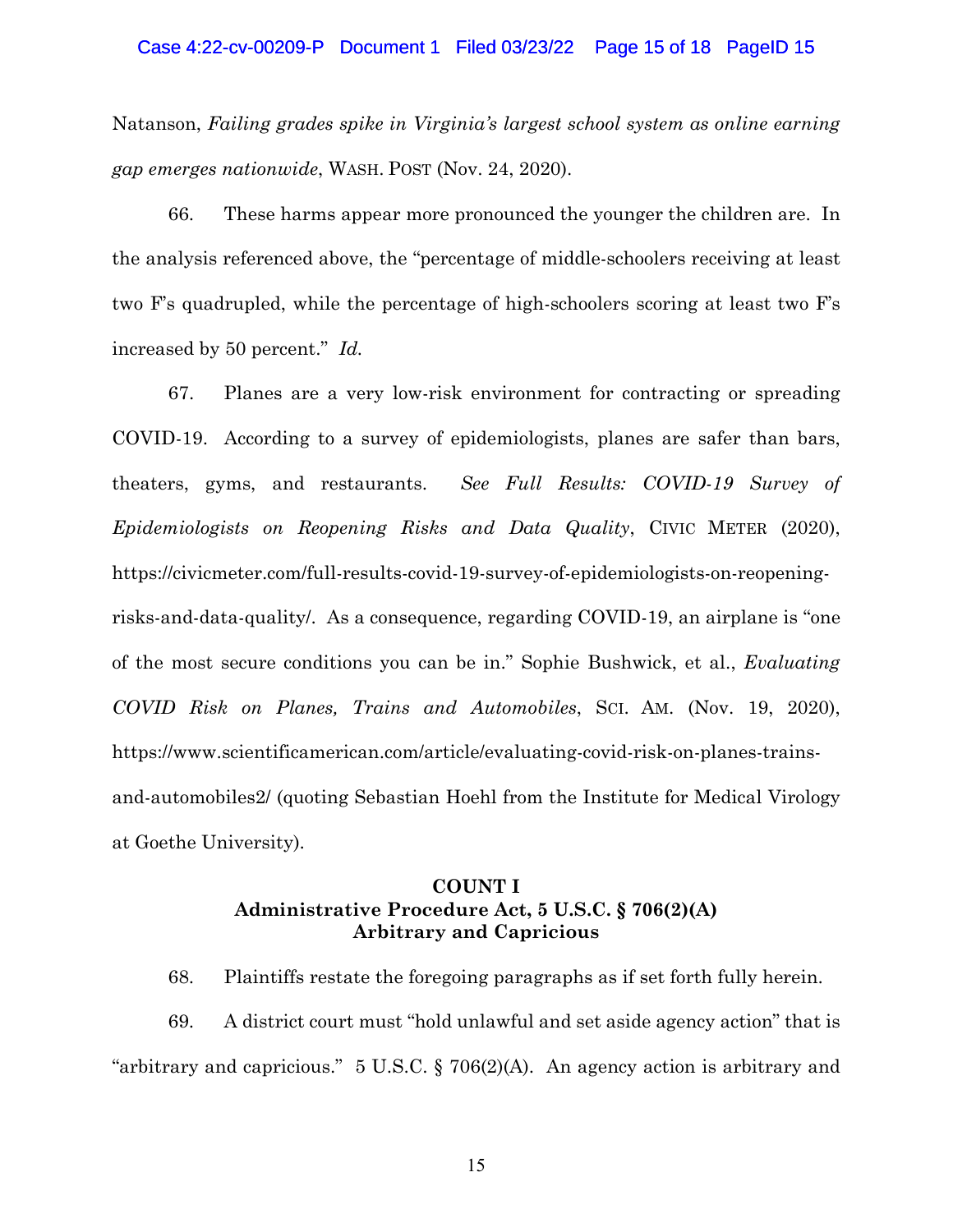#### Case 4:22-cv-00209-P Document 1 Filed 03/23/22 Page 16 of 18 PageID 16

capricious if it does not "examine the relevant data and articulate a satisfactory explanation for its action including a rational connection between the facts found and the choices made." *Motor Vehicle Mfrs. Ass'n of U.S., Inc. v. State Farm Mut. Auto. Ins. Co.*, 463 U.S. 29, 43 (1983) (internal quotation marks omitted). The APA "requires that agency action be reasonable and reasonably explained." *FCC v. Prometheus Radio Project*, 141 S. Ct. 1150, 1158 (2021).

70. A court must "not defer to the agency's conclusory or unsupported suppositions." *Texas v. Biden*, 10 F.4th 538, 555 (5th Cir. 2021) (citing *United Techs. Corp. v. U.S. Dep't of Def.*, 601 F.3d 557, 562 (D.C. Cir. 2010)). The court must determine "whether the decision was based on a consideration of the relevant factors and whether there has been a clear error of judgment." *State Farm*, 463 U.S. at 43. Such an error is one where the agency "entirely failed to consider an important aspect of the problem [or] offered an explanation for its decision that runs counter to the evidence before the agency." *Id.*

71. Defendants did not consider natural immunity when they imposed the Mask Mandate in 2021. Nor have these ongoing agency actions been updated to include any discussion of the emerging medical science regarding children's lower risk from COVID-19, and heightened risks from wearing masks, both of which together should have led to consideration of at minimum increasing age exemption range of the Mask Mandate. Defendants likewise failed to consider the U.S. Government's own DARPA study regarding the miniscule risk of contracting COVID-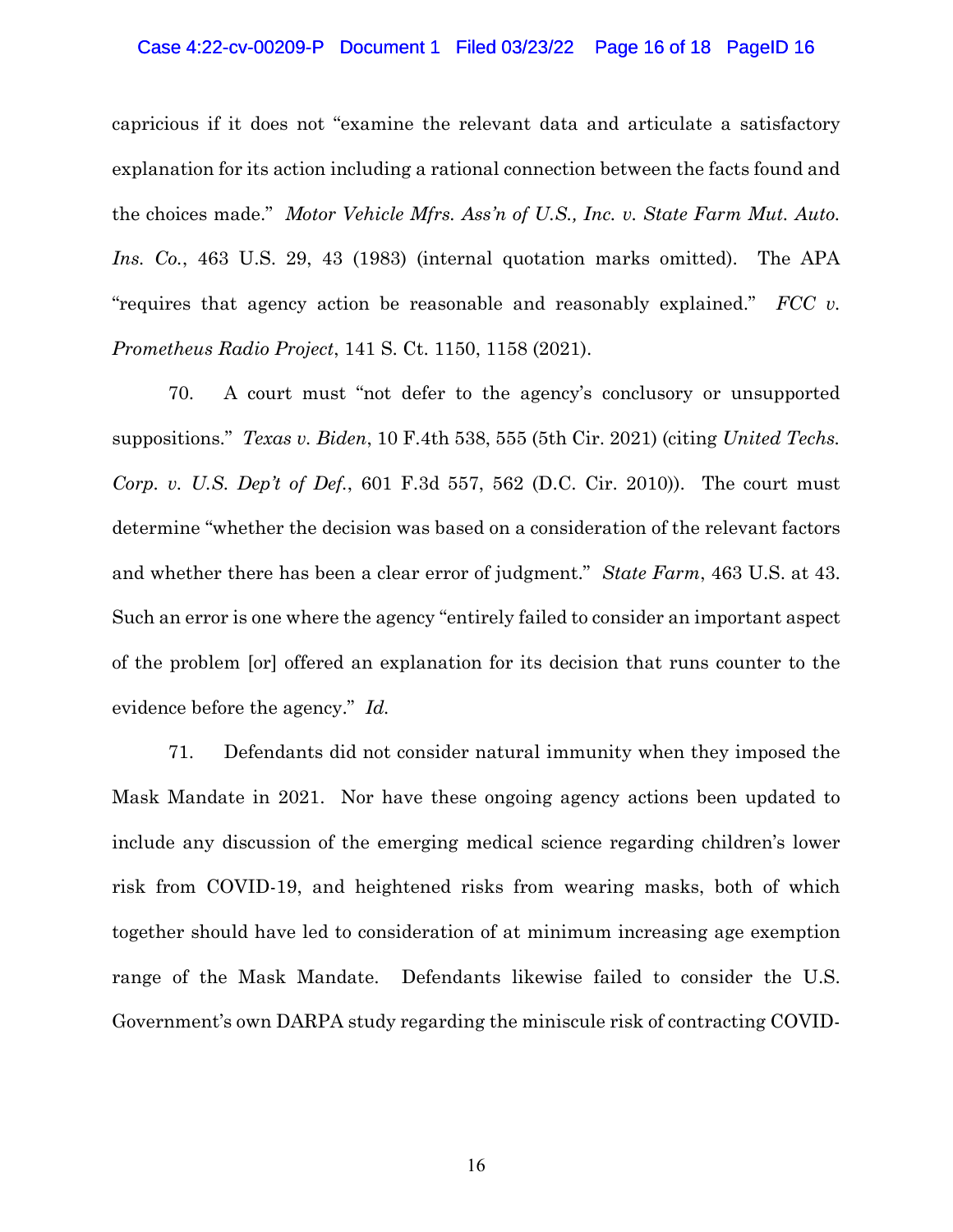### Case 4:22-cv-00209-P Document 1 Filed 03/23/22 Page 17 of 18 PageID 17

19 on a commercial aircraft. These facts alone should result in a holding of arbitrary and capricious.

72. But neither did Defendants publish any such consideration or rationale of the latest data and the growing understanding of these facts when Defendants extended the Mask Mandate after March 18, 2022. That extension was therefore arbitrary and capricious.

73. Plaintiffs have no adequate remedy at law.

### **PRAYER FOR RELIEF**

WHEREFORE, Plaintiffs request that the Court:

a. Declare that the agency actions implementing the Mask Mandate imposed by Executive Order 13998 are arbitrary and capricious;

b. Declare that the agency actions extending the Mask Mandate imposed by Executive Order 13998 beyond March 18, 2022, are arbitrary and capricious;

c. Hold unlawful and set aside those agency actions;

d. Preliminarily and permanently enjoin actions by the Defendants resulting from Executive Order 13998;

e. Award Plaintiffs the costs of this suit and reasonable attorneys' fees; and

f. Grant any other relief that the Court deems just, proper, and equitable. March 23, 2022